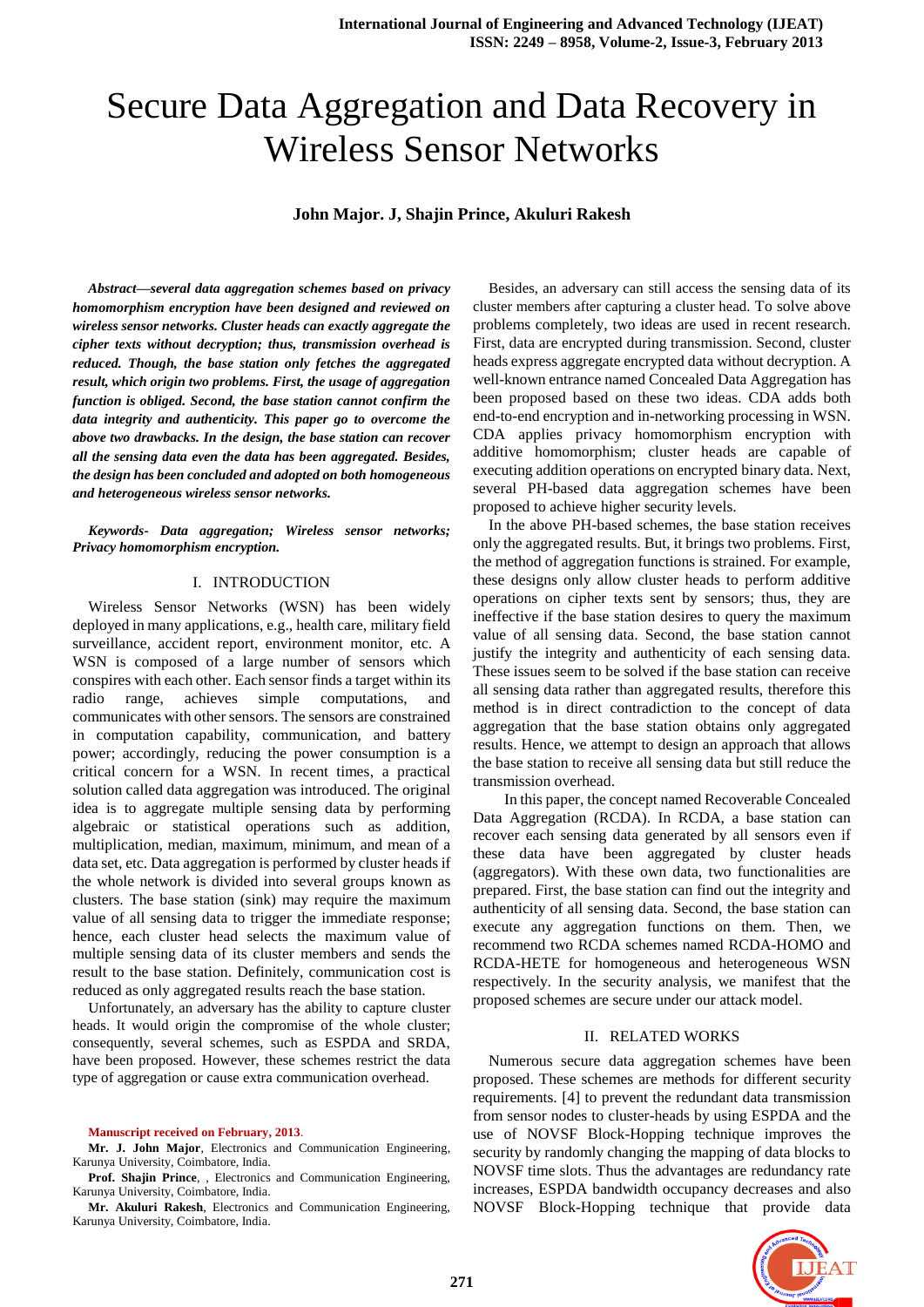communication security. The demerits of this technique is symmetric keys used in the security algorithms are not transmitted.

[5] to enhance the bandwidth usage and energy utilization by minimizing the transfer of redundant data. To reduce the number of bits transmitted, SRDA desires sensor nodes to send differential data instead of raw sensed data. Thus the advantages are deployment estimation and not performing any online key distribution and also SRDA yields significant savings in the energy consumption while preserving the data security.

[6] several studies attempt to provide confidentiality. That is, an aggregator can openly execute addition operations on encrypted binary data. CDA places more intensity on passive attacks. Specifically, it considers if adversaries can eavesdrop the communications on the air. After CDA, succeeding research has been proposed to achieve higher security levels. They consider the following summary. If sensors within the same cluster encrypt their sensing data with a common secret key, an adversary may decrypt the aggregated cipher text by compromising only one sensor.

[7] to perform a simple and provably secure additively homomorphic stream cipher which allows efficient aggregation of encrypted data. The advantages are influence of compromising a sensor is actually reduced. The disadvantages of the process is rekeying operations for each sensor cause this scheme to be impractical. A synchronization mechanism should be provided.

[8] proposed a data aggregation scheme based on addition homomorphic public-key encryption. It look likes more secure since every sensor stores only public key. The adversary cannot propel the same attack through compromising only one sensor. The adversary can still impersonate other legal sensors to send the forged cipertexts to the cluster head with the same public key. Authenticity of data is not founded.

[9] to show that aggregate Signatures give rise to verifiably encrypted signatures. Similar signatures enable the verifier to test that a given cipher text C is the encryption of a signature on a given message. To support the encrypted signatures are used in contract-signing protocols. The advantages are Key generation, aggregation, and verification requires no interaction. The drawbacks, chances are there to forger the message.

# III. PRELIMINARIES

# *A. Network Model*

A WSN is controlled by a base station (BS). A BS has large bandwidth, strong computing capability, stable power, and sufficient memory to support the cryptographic and routing requirements of the whole WSN. Besides the BS, sensors (SNs) are also deployed to sense and gather responsible results for the BS. Typical SNs are small and low cost; hence, SNs are limited on, storage, communication capability and computation. Generally, all SNs in a WSN may be divided into several clusters after being deployed. Several research, have shown that a cluster-based WSN has several advantages such as better scalability of MAC (medium access control) or routing and efficient energy management etc. Each cluster has a cluster head (CH) responsible for collecting and aggregating sensing data from SNs within the same cluster. A CH sends the aggregation results to the BS. In a homogeneous Wireless Sensor Network, cluster heads act as normal SNs. On the other hand, cluster heads act as by powerful high-end sensors, in a heterogeneous WSN which incorporates different types of SNs with different capabilities.

# *B. Attack Model*

The attack model is defined based on the ability of adversaries. We consider the following three cases. They are outwardly compromising any SN or CH, Compromising SNs, Compromising CHs.

# *C. Mykletun et al.'s encryption scheme*

Mykletun et al. Proposed a concealed data aggregation scheme based on the elliptic curve ElGamal (EC-EG) cryptosystem. It exists of four procedures: key generation (KeyGen), encryption (Enc), aggregation (Agg), and decryption (Dec).

## *D. Boneh et al.'s signature scheme*

Boneh et al. proposed an aggregate signature scheme which merges a set of distinct signatures into one aggregated signature. This schema consists of five procedures: key generation (KeyGen), signing (Sign), verifying (Verify), aggregation (Agg), and verifying aggregated signature (Agg-Verify).

The proposed systems are secure because sensing messages are encrypted. In RCDA-HOMO, all sensor encrypts their messages with PBS before transmits In RCDA-HETE, intracluster traffic is encrypted with pair wise keys. Beyond, our design generates the corresponding signature for each sensing data. Consequently, an adversary cannot transform messages and inject forged messages since he cannot sign forged messages without private keys.

If an adversary has the ability to compromise sensors, we allow for the following situations. An adversary can compact a sensor and perform it as a legal one. Detecting compacted sensors that still act normally is infeasible in all existing detection mechanisms in WSN. Also, if the value of a devise message is in a acceptable range, detecting it is still infeasible. An attacker can also try to manipulate the aggregated result. He may generate fake data; modify legal messages or act a part other sensors.

The proposed schemes are still secure against above attacks because of the signature required for each generated message. On the other hand, we examine the situation when an adversary compromises a cluster head in RCDA-HOMO. He cannot decrypt the aggregated ciphertext or each individual ciphertext because no decryption private key is stored in a cluster. The compromised cluster head may selectively drop some ciphertexts and signatures in the Aggregate procedure. This kind of foray which is called selective forwarding attack was described.

## IV. PROPOSED WORK

A Recoverable Concealed Data Aggregation (RCDA) is introduced. In RCDA, the base station can recover each sensing data generated by all sensors even if all these data have been aggregated by the cluster heads (aggregators). The RCDA schemes for homogeneous and heterogeneous WSNs are discussed in this paper.

# *A. (RCDA-HOMO) Homogeneous WSNs*

There are four procedures in RCDA-HOMO: Setup, Encrypt-Sign, Aggregate, and Verify. The first Setup

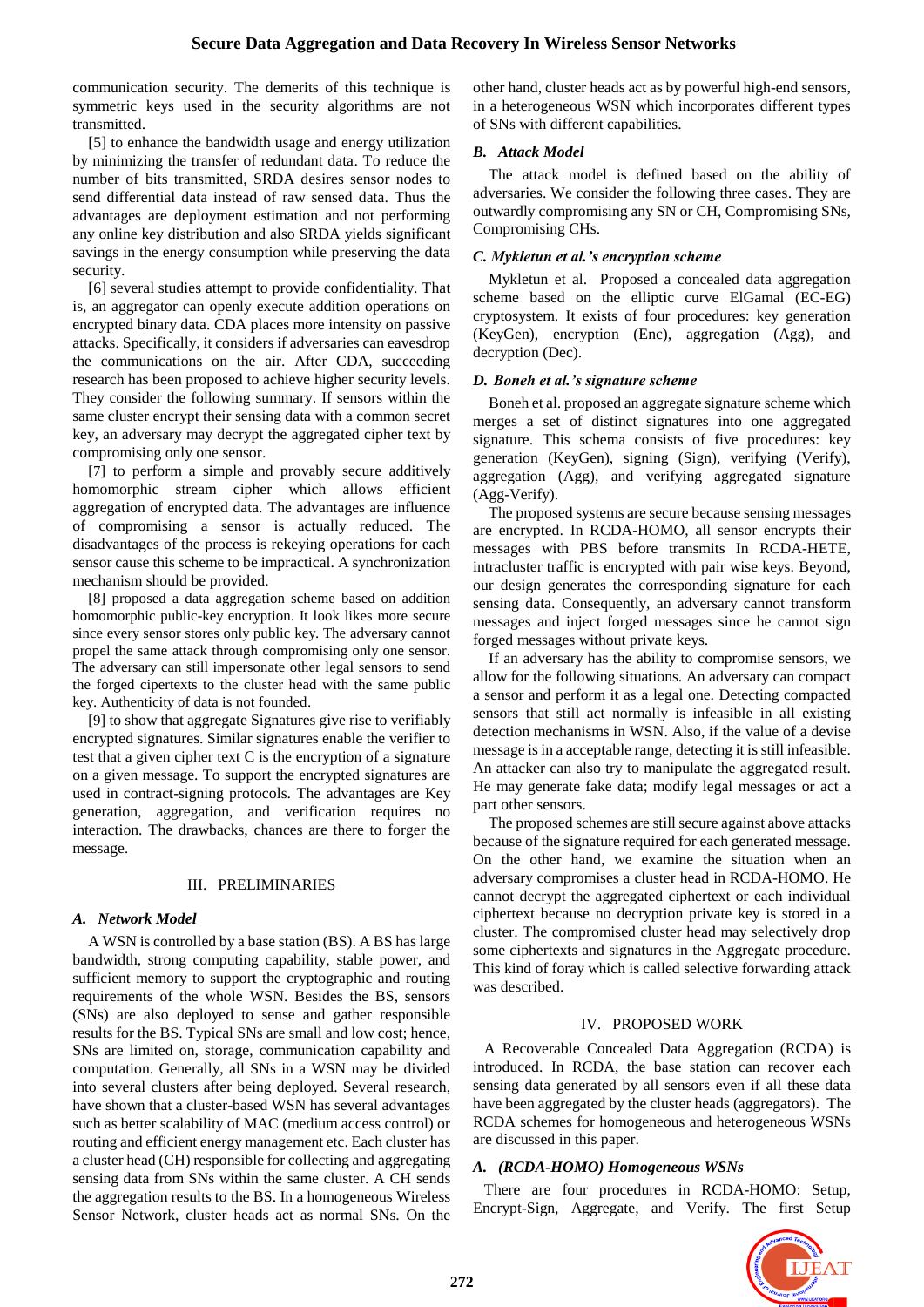procedure is used to prepare and install all necessary secrets for the BS and each sensor nodes. When the sensor decides to send sensing data to its Cluster Head (CH), it performs Encrypt-Sign and then sends the result to the CH. When the CH receives all results from all its members, it activates and aggregate what it received, and sends the final results (aggregated cipher text and signature) to the Base Station (BS). The final procedure is Verify. Here, the BS first extracts individual sensing data by decrypting all the aggregated cipher text. Then, the BS verifies the integrity and authenticity of the decrypted data based on the aggregated signature.

# *B. (RCDA-HETE) Heterogeneous WSNs*

There are five procedures in RCDA-HETE: Setup, Intracluster Encrypt, and Intercluster Encrypt, Aggregate, and Verify. In the first Setup procedure, all the necessary secrets are loaded to H-Sensor and L-Sensor. The Intracluster Encrypt procedure is involved, when L-Sensors wish to send their sensing data to the corresponding H-Sensor. In the third Intercluster Encrypt procedure, all H-Sensor aggregates the received data encrypt and then signs the aggregated result. Thereafter, if an H-Sensor receives the cipher texts and signatures from other H-Sensors on its routing path, then it activates the aggregate procedure. The final Verify procedure ensures the authenticity and integrity of all aggregated result.

## *C. Recovery property*

The Recovery property provides two functionalities. First, the BS can able to verify the integrity and authenticity of sensing data. Second, the BS can perform aggregation aggregation operations on these data. However, in RCDA-HETE, the BS only recovers individual aggregated result generated by each cluster rather than all sensing data.

## V. PERFORMANCE ANALYSIS AND SIMULATION RESULTS

In the proposed work, nodes are randomly deployed. Homogeneous and Heerogeneous network structure is created. Using the recovery property, the base station verifies all the data by the two processes. A network structure is created within the network. The performance of the network is evaluated in terms of parameters such as Throughput, Packet Delivery Ratio (PDR), and Delay parameters, Network structure created is defined as follows,

- a) **Throughput** is the average rate of successfully transmitted data packets over the communication channel.
- b) **Packet Delivery Ratio (PDR)** is defined as the ratio of the total number of successfully transmitted data packets to the total number of data packets sent from the source to the destination.
- c) **Delay** is the time taken for a packet to travel across a network from source to destination.
- d) **Processing delay** indicates the execution time for sensors to produce cipher texts and corresponding signatures before transmission.
- Aggregation delay is also evaluated by measuring time spent on processing time on aggregating cipher texts and signatures in the proposed schemes.

In the simulation three different cases are considered and they are,

- a) Nodes in static condition
- b) Nodes in partially mobile state
- c) Nodes in fully mobile state

**Throughput** is the average rate of successful message delivery over a communication channel. The throughput is measured in bits per second and in data packets per second. The system throughput or throughput is the sum of the data rates that are delivered to all stations in a network.



Fig.1 Packet Received versus Time.

Fig.1 shows that the throughput of the data is increased in the RCDA-HETE than in the RCDA-HOMO because the number of active nodes in the transmission is comparatively less in the case of the RCDA-HETE.

The **packet delivery ratio (PDR)** is defined as the ratio of the number of packets received by the destination and the number of packets transmitted by the source. Packet delivery ratio is plotted against number of mobile nodes in Once the sender has the receiver's address, it can direct the packet. The way the MAC header of that packet is addressed, depends on the network's topography. It depends on whether the source node and the destination node are separated by a router. This ratio directly affects the maximum throughput that the network can support. Packet delivery ratio increases with an increase in time for stable nodes.



Fig.2 Packet delivery ratio with number of nodes

Fig.2 shows that the packet delivery ratio in the homogeneous network is greater than the heterogeneous network because the homogeneous network has low throughput which means that the packet delivery rate is less. The number of packets received at the destination, successful or unsuccessful packets are received.

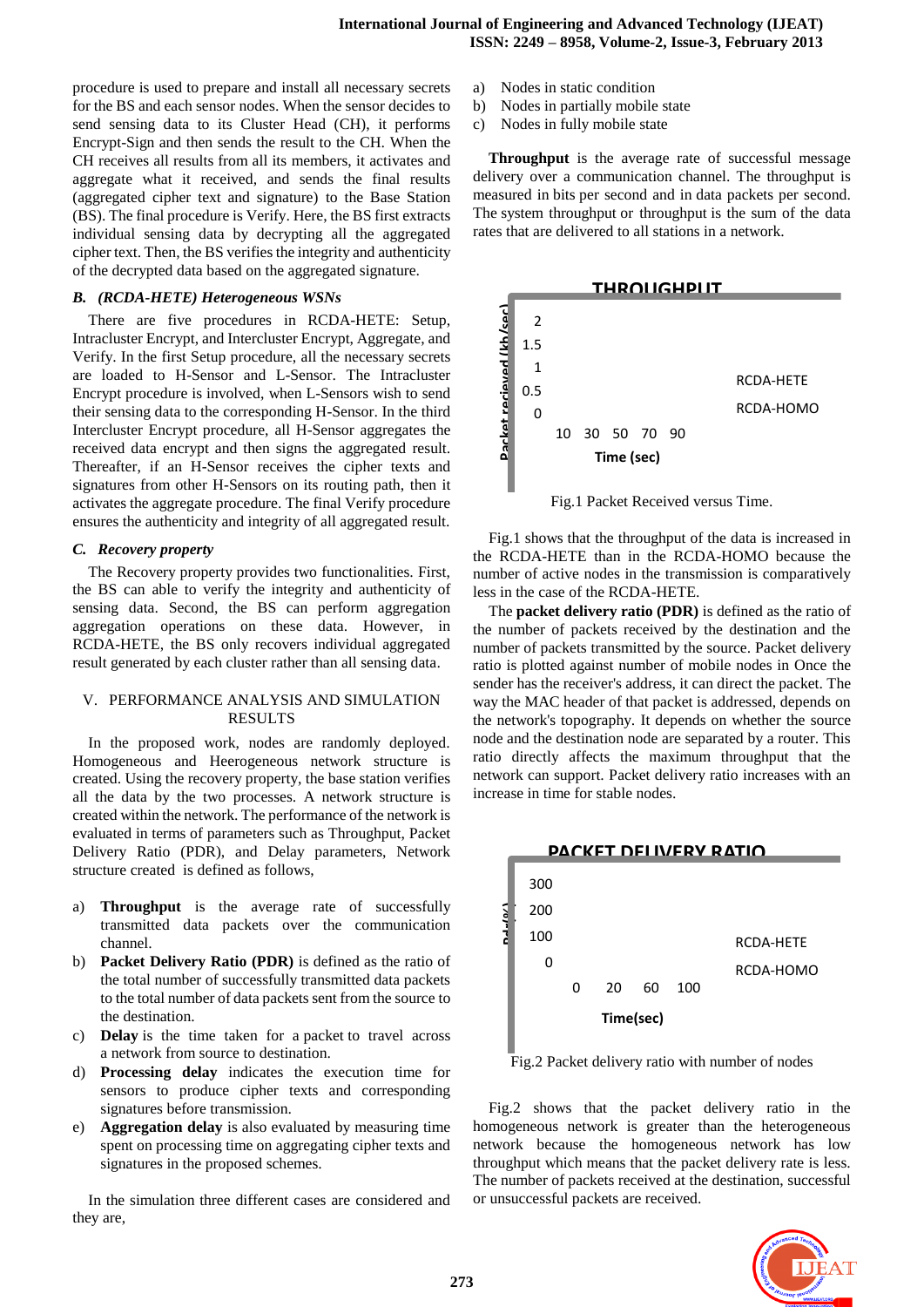

Fig.3 Delay variation versus Time

**Processing delay** indicates the execution time for sensors to produce cipher texts and corresponding signatures before transmission. From the above graph (Fig. 6.3), it is seen that delay in the homogeneous network is greater than the heterogeneous network because the execution time is more in the homogeneous networks. On comparing the both networks, heterogeneous network has better performance.

**Aggregation delay** is also evaluated by measuring time spent on processing time on aggregating cipher texts and signatures in the proposed schemes.



Fig.4 Delay variation versus Time

From the above graph (Fig. 4), it is seen that delay in the homogeneous network is smaller than the heterogeneous network because the execution time is more in the heterogeneous networks. The last delay, decryption delay, is not designed since the base station is considerably powerful as a workstation. Therefore, this delay is minute and can be ignored.



Fig.5 Energy versus Time

Fig.5 has been clearly stated the **energy consumption** in the existing scheme is greater than the energy consumption in the proposed scheme because the number of nodes involved in the transmission is less in proposed scheme. Wireless sensor network consists of large amount of sensor nodes, which are compact, light weighted and battery powered devices that can be used virtually in any environment. Sensor nodes must conserve their energy by all means and stay active in order to maintain the required sensing coverage of the environment. Hence by using this proposed network, the number of involved in the transmission of data is minimized and hence the energy will be conserved.



Fig.6 Packet versus Data Rate

Fig. 6 shows that **communication cost** of the RCDA-HOMO is greater than the RCDA-HETE. The cost of the sensor in the real time is compared with both networks. RCDA-HETE is greater compared to the RCDA-HOMO Even though signatures bring additional costs, the proposed schemes are still acceptable or WSNs after evaluation

# **VI. CONCLUSION**

The proposed methods are recoverable concealed data aggregation schemes for homogeneous / heterogeneous WSNs. In the networks, cluster heads and sensor nodes are selected based on the energy and secure data communication is provided. A special feature is that the base station can securely recover all sensing data rather than aggregated results, but the communication overhead is still acceptable. The Recovery property attempts to provide two functionalities. First, BS can verify the integrity and authenticity of all sensing data. Second, BS can perform aggregation operations on these data. In the security analysis, demonstrate that the proposed schemes are secure under our attack model. Through experiments, show that the performance of the design is reasonable and affordable. The parameters like throughput, delay, energy consumption, communication cost, and packet delivery ratio are analysed.

#### **REFERENCES**

- [1] R. Rajagopalan and P. Varshney, "Data-Aggregation Techniques Sensor Networks: A Survey," IEEE Comm. Surveys Tutorials, vol. 8, no.4, pp. 48-63, Oct.-Nov. 2006.
- [2] S. Madden, M.J. Franklin, J.M. Hellerstein, and W. Hong, "TAG: A Tiny Aggregation Service for Ad-Hoc Sensor Networks," Proc. Fifth Symp. Operating Systems Design and Implementation, 2002G. O. Young, "Synthetic structure of industrial plastics (Book style with paper title and editor)," in Plastics, 2nd ed. vol. 3, J. Peters, Ed. New York: McGraw-Hill, 1964, pp. 15–64.
- [3] J.-Y. Chen, G. Pandurangan, and D. Xu, "Robust Computation of Aggregates in Wireless Sensor Networks: Distributed Randomized